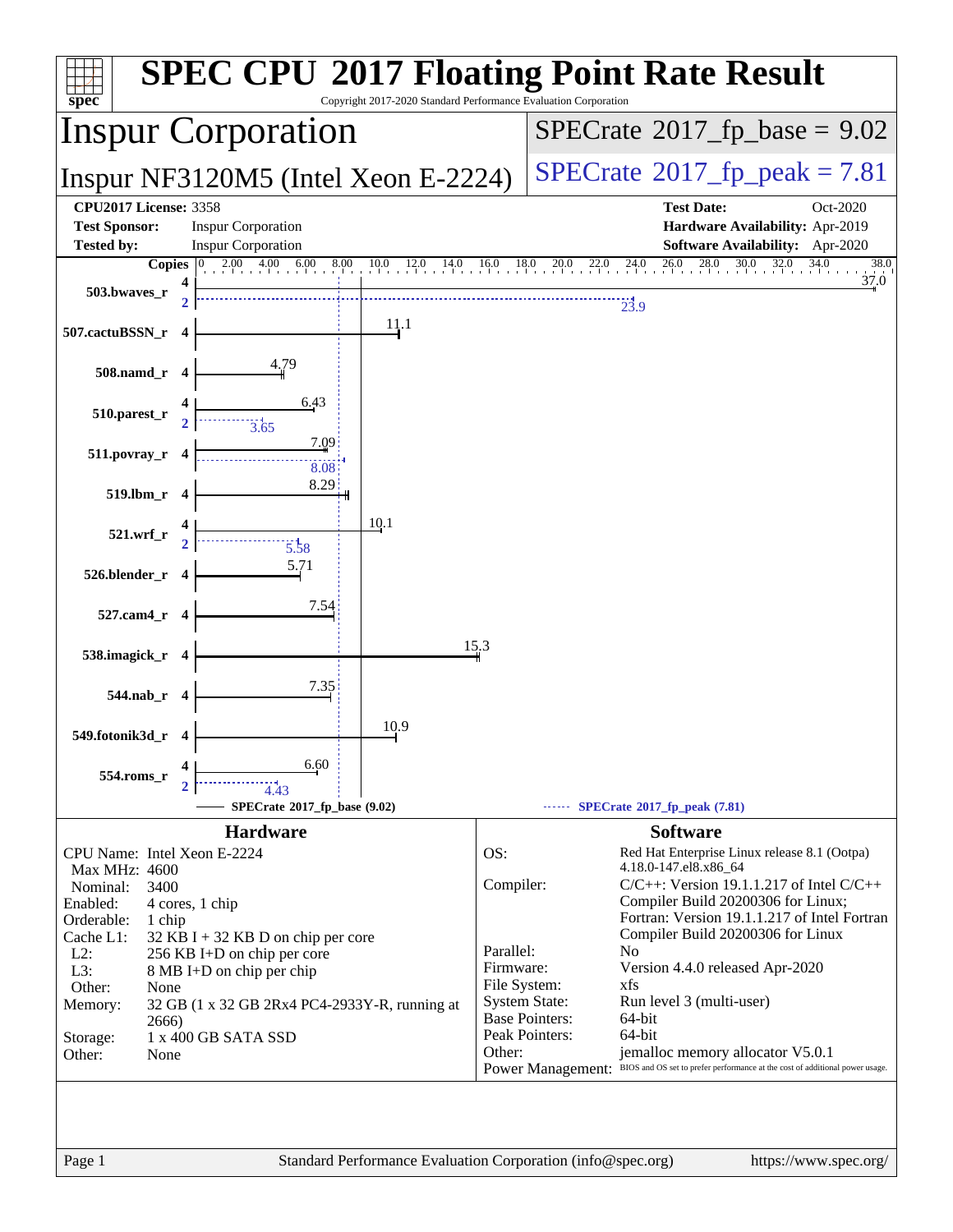| <b>SPEC CPU®2017 Floating Point Rate Result</b><br>spec<br>Copyright 2017-2020 Standard Performance Evaluation Corporation |                         |                |       |                |       |                |       |                |                                 |              |                |              |                |              |
|----------------------------------------------------------------------------------------------------------------------------|-------------------------|----------------|-------|----------------|-------|----------------|-------|----------------|---------------------------------|--------------|----------------|--------------|----------------|--------------|
| <b>Inspur Corporation</b>                                                                                                  |                         |                |       |                |       |                |       |                | $SPECTate@2017_fp\_base = 9.02$ |              |                |              |                |              |
| $SPECTate@2017fr peak = 7.81$<br>Inspur NF3120M5 (Intel Xeon E-2224)                                                       |                         |                |       |                |       |                |       |                |                                 |              |                |              |                |              |
| <b>CPU2017 License: 3358</b><br>Oct-2020<br><b>Test Date:</b>                                                              |                         |                |       |                |       |                |       |                |                                 |              |                |              |                |              |
| <b>Test Sponsor:</b><br><b>Inspur Corporation</b><br>Hardware Availability: Apr-2019                                       |                         |                |       |                |       |                |       |                |                                 |              |                |              |                |              |
| <b>Tested by:</b><br><b>Inspur Corporation</b><br>Software Availability: Apr-2020                                          |                         |                |       |                |       |                |       |                |                                 |              |                |              |                |              |
| <b>Results Table</b>                                                                                                       |                         |                |       |                |       |                |       |                |                                 |              |                |              |                |              |
|                                                                                                                            |                         |                |       | <b>Base</b>    |       |                |       |                |                                 |              | <b>Peak</b>    |              |                |              |
| <b>Benchmark</b>                                                                                                           | <b>Copies</b>           | <b>Seconds</b> | Ratio | <b>Seconds</b> | Ratio | <b>Seconds</b> | Ratio | <b>Copies</b>  | <b>Seconds</b>                  | <b>Ratio</b> | <b>Seconds</b> | <b>Ratio</b> | <b>Seconds</b> | <b>Ratio</b> |
| 503.bwaves_r                                                                                                               | 4                       | 1085           | 37.0  | 1085           | 37.0  | 1083           | 37.0  | $\overline{2}$ | 841                             | 23.8         | 840            | 23.9         | 840            | 23.9         |
| 507.cactuBSSN r                                                                                                            | $\overline{4}$          | 456            | 11.1  | 459            | 11.0  | 457            | 11.1  | $\overline{4}$ | 456                             | 11.1         | 459            | 11.0         | 457            | <b>11.1</b>  |
| 508.namd_r                                                                                                                 | $\overline{4}$          | 794            | 4.79  | 813            | 4.68  | 791            | 4.80  | $\overline{4}$ | 794                             | 4.79         | 813            | 4.68         | 791            | 4.80         |
| $510.parest_r$                                                                                                             | $\overline{4}$          | 1628           | 6.43  | 1626           | 6.43  | 1625           | 6.44  | $\overline{2}$ | 1436                            | 3.64         | 1435           | 3.65         | 1435           | 3.65         |
| $511.$ povray_r                                                                                                            | 4                       | 1318           | 7.09  | 1304           | 7.16  | 1333           | 7.00  | $\overline{4}$ | 1156                            | 8.08         | 1152           | 8.11         | <b>1156</b>    | 8.08         |
| 519.lbm r                                                                                                                  | $\overline{\mathbf{4}}$ | 509            | 8.29  | 507            | 8.31  | 517            | 8.16  | $\overline{4}$ | 509                             | 8.29         | 507            | 8.31         | 517            | 8.16         |
| 521.wrf r                                                                                                                  | $\overline{4}$          | 886            | 10.1  | 888            | 10.1  | 887            | 10.1  | $\overline{2}$ | 807                             | 5.55         | 803            | 5.58         | 803            | 5.58         |
| 526.blender r                                                                                                              | $\overline{4}$          | 1067           | 5.71  | 1067           | 5.71  | 1066           | 5.71  | $\overline{4}$ | 1067                            | 5.71         | 1067           | 5.71         | 1066           | 5.71         |
| 527.cam4 r                                                                                                                 | 4                       | 930            | 7.53  | 928            | 7.54  | 928            | 7.54  | $\overline{4}$ | 930                             | 7.53         | 928            | 7.54         | 928            | 7.54         |
| 538.imagick_r                                                                                                              | $\overline{4}$          | 649            | 15.3  | 644            | 15.5  | 650            | 15.3  | $\overline{4}$ | 649                             | 15.3         | 644            | 15.5         | 650            | 15.3         |
| $544$ .nab r                                                                                                               | $\overline{4}$          | 916            | 7.35  | 917            | 7.34  | 914            | 7.36  | 4              | 916                             | 7.35         | 917            | 7.34         | 914            | 7.36         |
| 549.fotonik3d r                                                                                                            | $\overline{4}$          | 1430           | 10.9  | 1429           | 10.9  | 1424           | 10.9  | $\overline{4}$ | 1430                            | 10.9         | 1429           | 10.9         | 1424           | 10.9         |
| 554.roms r                                                                                                                 | 4                       | 967            | 6.57  | 963            | 6.60  | 960            | 6.62  | $\overline{2}$ | 718                             | 4.42         | 718            | 4.43         | 717            | 4.43         |
| $SPECrate*2017_fp\_base =$<br>9.02                                                                                         |                         |                |       |                |       |                |       |                |                                 |              |                |              |                |              |
| $SPECrate^{\circ}2017$ fp peak =                                                                                           |                         |                | 7.81  |                |       |                |       |                |                                 |              |                |              |                |              |

Results appear in the [order in which they were run.](http://www.spec.org/auto/cpu2017/Docs/result-fields.html#RunOrder) Bold underlined text [indicates a median measurement.](http://www.spec.org/auto/cpu2017/Docs/result-fields.html#Median)

#### **[Compiler Notes](http://www.spec.org/auto/cpu2017/Docs/result-fields.html#CompilerNotes)**

 The inconsistent Compiler version information under Compiler Version section is due to a discrepancy in Intel Compiler. The correct version of C/C++ compiler is: Version 19.1.1.217 Build 20200306 Compiler for Linux The correct version of Fortran compiler is: Version 19.1.1.217 Build 20200306 Compiler for Linux

#### **[Submit Notes](http://www.spec.org/auto/cpu2017/Docs/result-fields.html#SubmitNotes)**

 The numactl mechanism was used to bind copies to processors. The config file option 'submit' was used to generate numactl commands to bind each copy to a specific processor. For details, please see the config file.

#### **[Operating System Notes](http://www.spec.org/auto/cpu2017/Docs/result-fields.html#OperatingSystemNotes)**

 Stack size set to unlimited using "ulimit -s unlimited" SCALING\_GOVERNOR set to Performance

#### **[Environment Variables Notes](http://www.spec.org/auto/cpu2017/Docs/result-fields.html#EnvironmentVariablesNotes)**

Environment variables set by runcpu before the start of the run: LD\_LIBRARY\_PATH = "/home/CPU2017/lib/intel64:/home/CPU2017/je5.0.1-64" MALLOC\_CONF = "retain:true"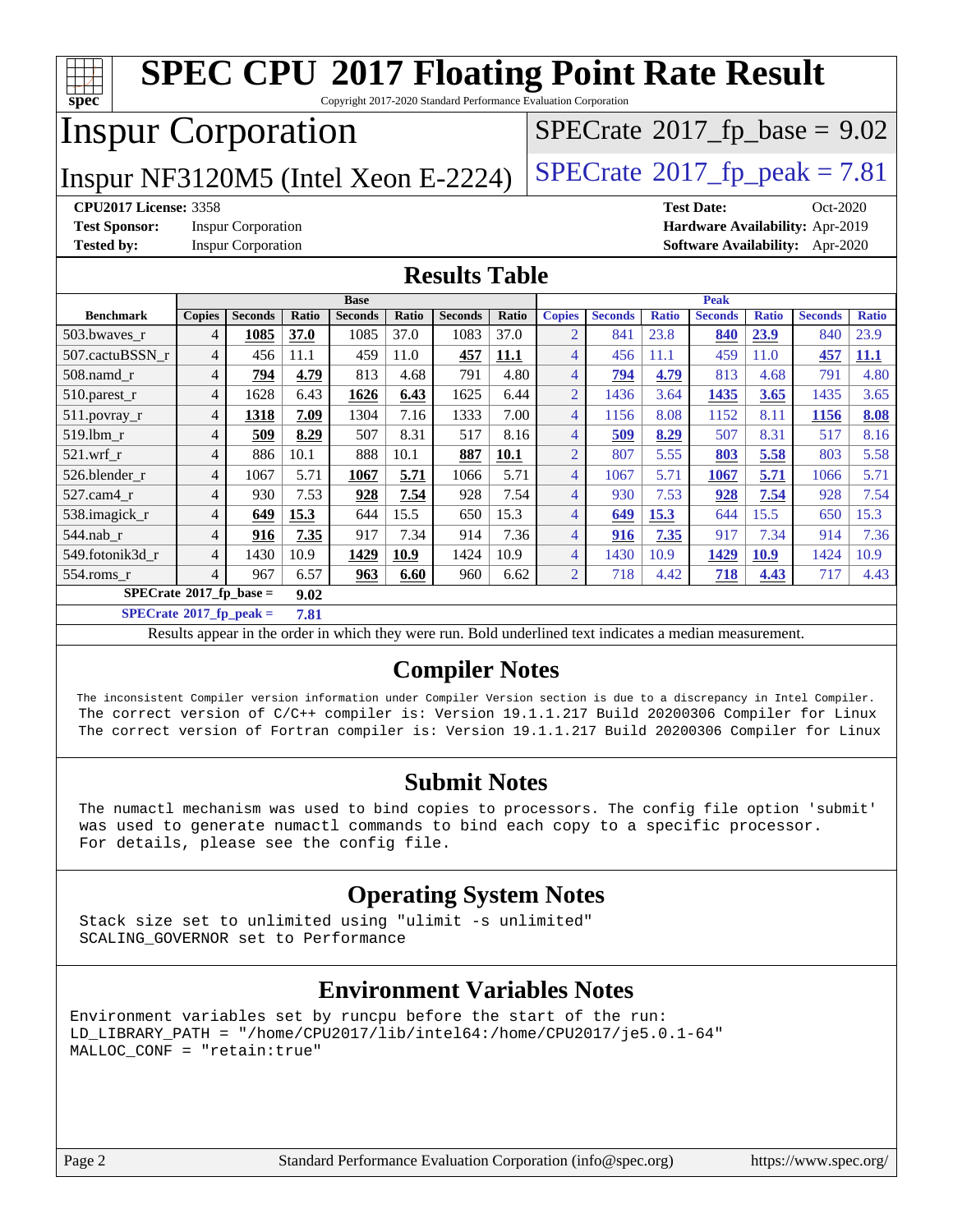| <b>SPEC CPU®2017 Floating Point Rate Result</b><br>spec<br>Copyright 2017-2020 Standard Performance Evaluation Corporation                                                                                                                                                                                                                                                                                                                                                                                                                                                                                                                                                                                                                                                                                                                                                                                                                                                                                                                                                                                          |                                                                                                            |
|---------------------------------------------------------------------------------------------------------------------------------------------------------------------------------------------------------------------------------------------------------------------------------------------------------------------------------------------------------------------------------------------------------------------------------------------------------------------------------------------------------------------------------------------------------------------------------------------------------------------------------------------------------------------------------------------------------------------------------------------------------------------------------------------------------------------------------------------------------------------------------------------------------------------------------------------------------------------------------------------------------------------------------------------------------------------------------------------------------------------|------------------------------------------------------------------------------------------------------------|
| <b>Inspur Corporation</b>                                                                                                                                                                                                                                                                                                                                                                                                                                                                                                                                                                                                                                                                                                                                                                                                                                                                                                                                                                                                                                                                                           | $SPECrate^{\circ}2017$ _fp_base = 9.02                                                                     |
| Inspur NF3120M5 (Intel Xeon E-2224)                                                                                                                                                                                                                                                                                                                                                                                                                                                                                                                                                                                                                                                                                                                                                                                                                                                                                                                                                                                                                                                                                 | $SPECTate$ <sup>®</sup> 2017_fp_peak = 7.81                                                                |
| <b>CPU2017 License: 3358</b><br><b>Test Sponsor:</b><br><b>Inspur Corporation</b><br><b>Tested by:</b><br><b>Inspur Corporation</b>                                                                                                                                                                                                                                                                                                                                                                                                                                                                                                                                                                                                                                                                                                                                                                                                                                                                                                                                                                                 | <b>Test Date:</b><br>Oct-2020<br>Hardware Availability: Apr-2019<br><b>Software Availability:</b> Apr-2020 |
| <b>General Notes</b>                                                                                                                                                                                                                                                                                                                                                                                                                                                                                                                                                                                                                                                                                                                                                                                                                                                                                                                                                                                                                                                                                                |                                                                                                            |
| Binaries compiled on a system with 1x Intel Core i9-7980XE CPU + 64GB RAM<br>memory using Redhat Enterprise Linux 8.0<br>Transparent Huge Pages enabled by default<br>Prior to runcpu invocation<br>Filesystem page cache synced and cleared with:<br>sync; echo 3><br>/proc/sys/vm/drop_caches<br>runcpu command invoked through numactl i.e.:<br>numactl --interleave=all runcpu <etc><br/>Yes: The test sponsor attests, as of date of publication, that CVE-2017-5754 (Meltdown)<br/>is mitigated in the system as tested and documented.<br/>Yes: The test sponsor attests, as of date of publication, that CVE-2017-5753 (Spectre variant 1)<br/>is mitigated in the system as tested and documented.<br/>Yes: The test sponsor attests, as of date of publication, that CVE-2017-5715 (Spectre variant 2)<br/>is mitigated in the system as tested and documented.<br/>jemalloc, a general purpose malloc implementation<br/>built with the RedHat Enterprise 7.5,<br/>and the system compiler gcc 4.8.5;<br/>sources available from jemalloc.net or<br/>https://github.com/jemalloc/jemalloc/releases</etc> |                                                                                                            |
| <b>Platform Notes</b><br>BIOS configuration:                                                                                                                                                                                                                                                                                                                                                                                                                                                                                                                                                                                                                                                                                                                                                                                                                                                                                                                                                                                                                                                                        |                                                                                                            |
| ENERGY_PERF_BIAS_CFG mode set to Performance<br>VT Support set to Disable                                                                                                                                                                                                                                                                                                                                                                                                                                                                                                                                                                                                                                                                                                                                                                                                                                                                                                                                                                                                                                           |                                                                                                            |
| Sysinfo program /home/CPU2017/bin/sysinfo<br>Rev: r6365 of 2019-08-21 295195f888a3d7edble6e46a485a0011<br>running on localhost. localdomain Thu Oct 29 16:23:41 2020                                                                                                                                                                                                                                                                                                                                                                                                                                                                                                                                                                                                                                                                                                                                                                                                                                                                                                                                                |                                                                                                            |
| SUT (System Under Test) info as seen by some common utilities.<br>For more information on this section, see<br>https://www.spec.org/cpu2017/Docs/config.html#sysinfo                                                                                                                                                                                                                                                                                                                                                                                                                                                                                                                                                                                                                                                                                                                                                                                                                                                                                                                                                |                                                                                                            |
| From /proc/cpuinfo<br>model name : Intel(R) Xeon(R) E-2224 CPU @ 3.40GHz<br>"physical id"s (chips)<br>1<br>4 "processors"                                                                                                                                                                                                                                                                                                                                                                                                                                                                                                                                                                                                                                                                                                                                                                                                                                                                                                                                                                                           |                                                                                                            |
| cores, siblings (Caution: counting these is hw and system dependent. The following<br>excerpts from /proc/cpuinfo might not be reliable. Use with caution.)<br>cpu cores : 4<br>siblings : 4<br>physical 0: cores 0 1 2 3                                                                                                                                                                                                                                                                                                                                                                                                                                                                                                                                                                                                                                                                                                                                                                                                                                                                                           |                                                                                                            |
| (Continued on next page)                                                                                                                                                                                                                                                                                                                                                                                                                                                                                                                                                                                                                                                                                                                                                                                                                                                                                                                                                                                                                                                                                            |                                                                                                            |
| Page 3<br>Standard Performance Evaluation Corporation (info@spec.org)                                                                                                                                                                                                                                                                                                                                                                                                                                                                                                                                                                                                                                                                                                                                                                                                                                                                                                                                                                                                                                               | https://www.spec.org/                                                                                      |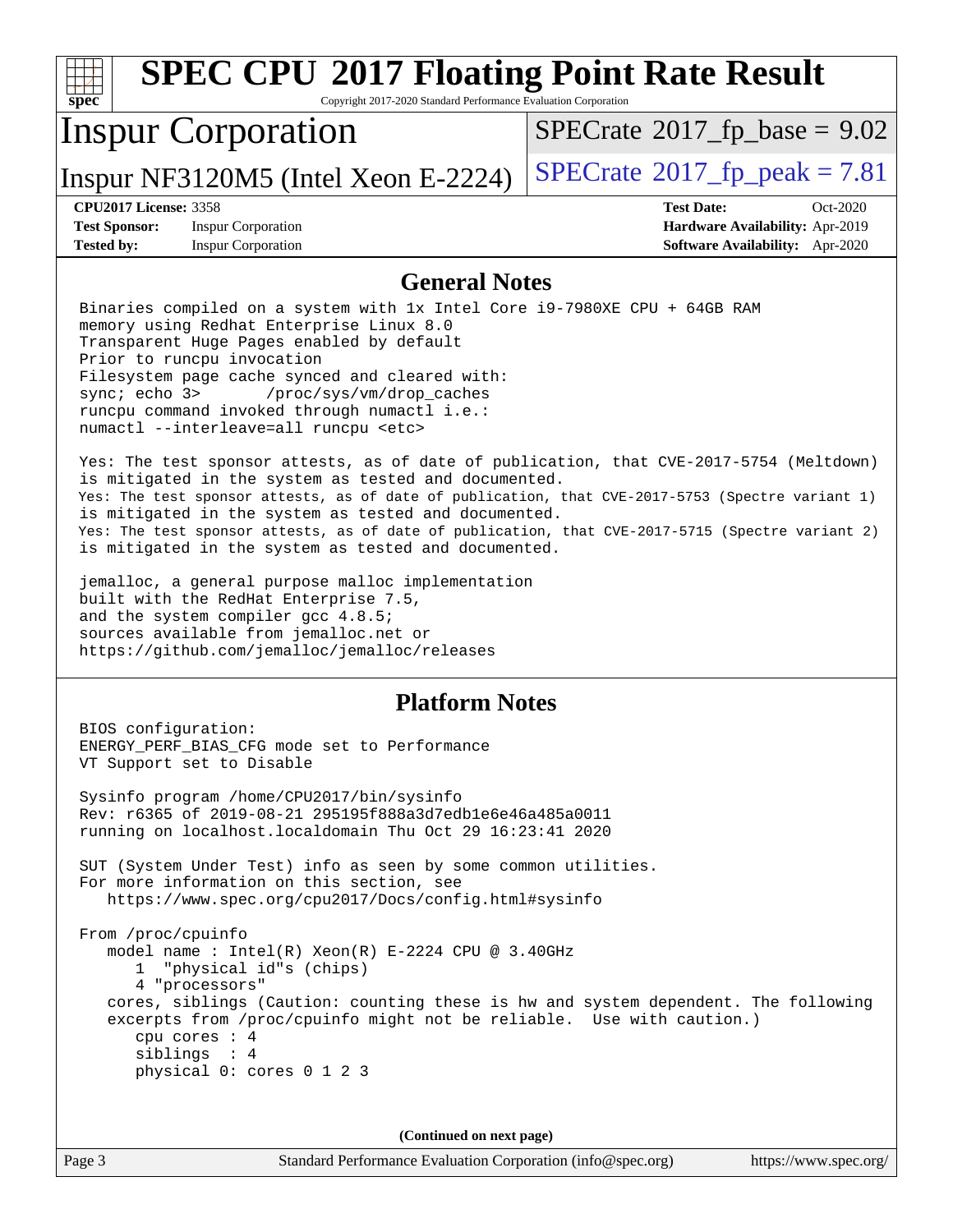| $spec^*$                                                                                                                                                                                                                                                                                                                                                                                                                                                                                                                                                                                                                                                                                                      | Copyright 2017-2020 Standard Performance Evaluation Corporation                                                                                                                                                                                            | <b>SPEC CPU®2017 Floating Point Rate Result</b>                                                                                                                                                                                                                                                                                                                                                                                                                                                                                                                                                                                                                                                                                                                                                                                                 |
|---------------------------------------------------------------------------------------------------------------------------------------------------------------------------------------------------------------------------------------------------------------------------------------------------------------------------------------------------------------------------------------------------------------------------------------------------------------------------------------------------------------------------------------------------------------------------------------------------------------------------------------------------------------------------------------------------------------|------------------------------------------------------------------------------------------------------------------------------------------------------------------------------------------------------------------------------------------------------------|-------------------------------------------------------------------------------------------------------------------------------------------------------------------------------------------------------------------------------------------------------------------------------------------------------------------------------------------------------------------------------------------------------------------------------------------------------------------------------------------------------------------------------------------------------------------------------------------------------------------------------------------------------------------------------------------------------------------------------------------------------------------------------------------------------------------------------------------------|
| <b>Inspur Corporation</b>                                                                                                                                                                                                                                                                                                                                                                                                                                                                                                                                                                                                                                                                                     |                                                                                                                                                                                                                                                            | $SPECrate^{\circ}2017$ _fp_base = 9.02                                                                                                                                                                                                                                                                                                                                                                                                                                                                                                                                                                                                                                                                                                                                                                                                          |
| Inspur NF3120M5 (Intel Xeon E-2224)                                                                                                                                                                                                                                                                                                                                                                                                                                                                                                                                                                                                                                                                           |                                                                                                                                                                                                                                                            | $SPECrate^{\circ}2017$ _fp_peak = 7.81                                                                                                                                                                                                                                                                                                                                                                                                                                                                                                                                                                                                                                                                                                                                                                                                          |
| <b>CPU2017 License: 3358</b><br><b>Test Sponsor:</b><br><b>Inspur Corporation</b><br><b>Tested by:</b><br><b>Inspur Corporation</b>                                                                                                                                                                                                                                                                                                                                                                                                                                                                                                                                                                           |                                                                                                                                                                                                                                                            | <b>Test Date:</b><br>Oct-2020<br>Hardware Availability: Apr-2019<br>Software Availability: Apr-2020                                                                                                                                                                                                                                                                                                                                                                                                                                                                                                                                                                                                                                                                                                                                             |
|                                                                                                                                                                                                                                                                                                                                                                                                                                                                                                                                                                                                                                                                                                               | <b>Platform Notes (Continued)</b>                                                                                                                                                                                                                          |                                                                                                                                                                                                                                                                                                                                                                                                                                                                                                                                                                                                                                                                                                                                                                                                                                                 |
| From lscpu:<br>Architecture:<br>$CPU$ op-mode( $s$ ):<br>Byte Order:<br>CPU(s):<br>On-line CPU(s) list: $0-3$<br>Thread( $s$ ) per core:<br>$Core(s)$ per socket:<br>Socket(s):<br>NUMA $node(s):$<br>Vendor ID:<br>CPU family:<br>Model:<br>Model name:<br>Stepping:<br>CPU MHz:<br>$CPU$ max $MHz:$<br>CPU min MHz:<br>BogoMIPS:<br>Virtualization:<br>L1d cache:<br>Lli cache:<br>L2 cache:<br>L3 cache:<br>NUMA node0 CPU(s):<br>Flagg:<br>md_clear flush_l1d<br>/proc/cpuinfo cache data<br>cache size : 8192 KB<br>From numactl --hardware<br>physical chip.<br>available: 1 nodes (0)<br>node 0 cpus: 0 1 2 3<br>node 0 size: 32075 MB<br>node 0 free: 16561 MB<br>node distances:<br>node<br>$\Omega$ | x86_64<br>$32$ -bit, $64$ -bit<br>Little Endian<br>4<br>1<br>4<br>1<br>1<br>GenuineIntel<br>6<br>158<br>$Intel(R) Xeon(R) E-2224 CPU @ 3.40GHz$<br>10<br>800.006<br>3400.0000<br>800.0000<br>6816.00<br>$VT - x$<br>32K<br>32K<br>256K<br>8192K<br>$0 - 3$ | fpu vme de pse tsc msr pae mce cx8 apic sep mtrr pge mca cmov<br>pat pse36 clflush dts acpi mmx fxsr sse sse2 ss ht tm pbe syscall nx pdpelgb rdtscp<br>lm constant_tsc art arch_perfmon pebs bts rep_good nopl xtopology nonstop_tsc cpuid<br>aperfmperf tsc_known_freq pni pclmulqdq dtes64 monitor ds_cpl vmx smx est tm2 ssse3<br>sdbg fma cx16 xtpr pdcm pcid sse4_1 sse4_2 x2apic movbe popcnt tsc_deadline_timer<br>aes xsave avx f16c rdrand lahf_lm abm 3dnowprefetch cpuid_fault invpcid_single pti<br>ssbd ibrs ibpb stibp tpr_shadow vnmi flexpriority ept vpid fsgsbase tsc_adjust bmil<br>hle avx2 smep bmi2 erms invpcid rtm mpx rdseed adx smap clflushopt intel_pt xsaveopt<br>xsavec xgetbvl xsaves dtherm arat pln pts hwp hwp_notify hwp_act_window hwp_epp<br>WARNING: a numactl 'node' might or might not correspond to a |
|                                                                                                                                                                                                                                                                                                                                                                                                                                                                                                                                                                                                                                                                                                               | (Continued on next page)                                                                                                                                                                                                                                   |                                                                                                                                                                                                                                                                                                                                                                                                                                                                                                                                                                                                                                                                                                                                                                                                                                                 |
| Page 4                                                                                                                                                                                                                                                                                                                                                                                                                                                                                                                                                                                                                                                                                                        | Standard Performance Evaluation Corporation (info@spec.org)                                                                                                                                                                                                | https://www.spec.org/                                                                                                                                                                                                                                                                                                                                                                                                                                                                                                                                                                                                                                                                                                                                                                                                                           |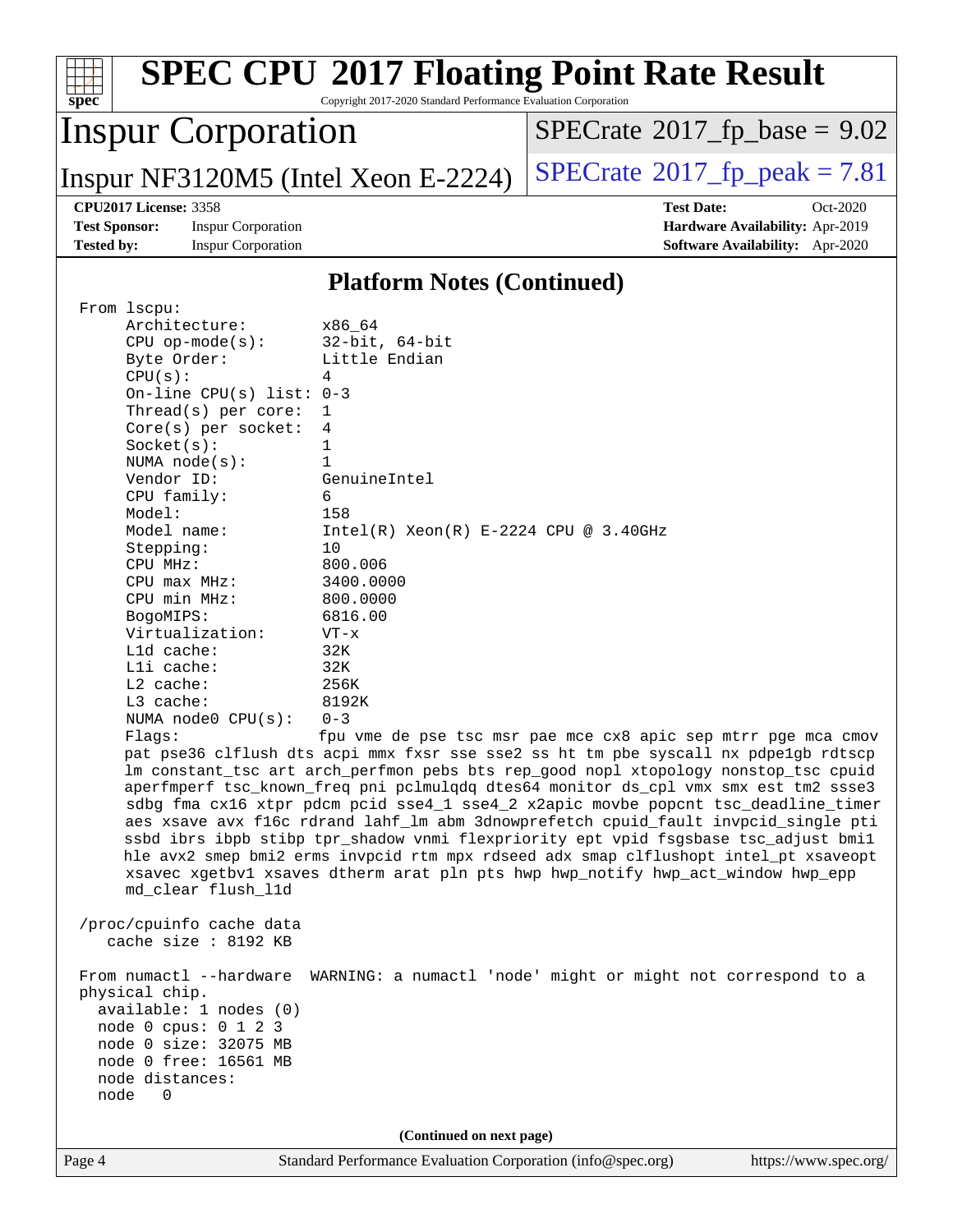| <b>SPEC CPU®2017 Floating Point Rate Result</b><br>$spec^*$<br>Copyright 2017-2020 Standard Performance Evaluation Corporation                                                                                                                                                                                                                                                                                                                                           |                                                                                                                 |  |  |  |  |  |
|--------------------------------------------------------------------------------------------------------------------------------------------------------------------------------------------------------------------------------------------------------------------------------------------------------------------------------------------------------------------------------------------------------------------------------------------------------------------------|-----------------------------------------------------------------------------------------------------------------|--|--|--|--|--|
| <b>Inspur Corporation</b>                                                                                                                                                                                                                                                                                                                                                                                                                                                | $SPECrate^{\circ}2017_fp\_base = 9.02$                                                                          |  |  |  |  |  |
| Inspur NF3120M5 (Intel Xeon E-2224)                                                                                                                                                                                                                                                                                                                                                                                                                                      | $SPECTate$ <sup>®</sup> 2017_fp_peak = 7.81                                                                     |  |  |  |  |  |
| <b>CPU2017 License: 3358</b><br><b>Test Sponsor:</b><br><b>Inspur Corporation</b><br><b>Tested by:</b><br><b>Inspur Corporation</b>                                                                                                                                                                                                                                                                                                                                      | <b>Test Date:</b><br>$Oct-2020$<br>Hardware Availability: Apr-2019<br><b>Software Availability:</b> Apr-2020    |  |  |  |  |  |
| <b>Platform Notes (Continued)</b>                                                                                                                                                                                                                                                                                                                                                                                                                                        |                                                                                                                 |  |  |  |  |  |
| 0:<br>10                                                                                                                                                                                                                                                                                                                                                                                                                                                                 |                                                                                                                 |  |  |  |  |  |
| From /proc/meminfo<br>MemTotal:<br>32845296 kB<br>HugePages_Total:<br>0<br>Hugepagesize:<br>2048 kB                                                                                                                                                                                                                                                                                                                                                                      |                                                                                                                 |  |  |  |  |  |
| From /etc/*release* /etc/*version*<br>os-release:<br>NAME="Red Hat Enterprise Linux"<br>VERSION="8.1 (Ootpa)"<br>ID="rhel"<br>ID LIKE="fedora"<br>VERSION_ID="8.1"<br>PLATFORM_ID="platform:el8"<br>PRETTY_NAME="Red Hat Enterprise Linux 8.1 (Ootpa)"<br>ANSI_COLOR="0;31"<br>redhat-release: Red Hat Enterprise Linux release 8.1 (Ootpa)<br>system-release: Red Hat Enterprise Linux release 8.1 (Ootpa)<br>system-release-cpe: cpe:/o:redhat:enterprise_linux:8.1:ga |                                                                                                                 |  |  |  |  |  |
| uname $-a$ :<br>Linux localhost.localdomain 4.18.0-147.el8.x86_64 #1 SMP Thu Sep 26 15:52:44 UTC 2019<br>x86_64 x86_64 x86_64 GNU/Linux                                                                                                                                                                                                                                                                                                                                  |                                                                                                                 |  |  |  |  |  |
| Kernel self-reported vulnerability status:                                                                                                                                                                                                                                                                                                                                                                                                                               |                                                                                                                 |  |  |  |  |  |
| CVE-2018-3620 (L1 Terminal Fault):<br>Mitigation: PTE Inversion; VMX: conditional<br>cache flushes, SMT disabled<br>Mitigation: Clear CPU buffers; SMT disabled<br>Microarchitectural Data Sampling:<br>CVE-2017-5754 (Meltdown):<br>Mitigation: PTI<br>CVE-2018-3639 (Speculative Store Bypass): Mitigation: Speculative Store Bypass disabled<br>via prctl and seccomp<br>Mitigation: usercopy/swapgs barriers and __user<br>CVE-2017-5753 (Spectre variant 1):        |                                                                                                                 |  |  |  |  |  |
| $CVE-2017-5715$ (Spectre variant 2):<br>filling                                                                                                                                                                                                                                                                                                                                                                                                                          | pointer sanitization<br>Mitigation: Full generic retpoline, IBPB:<br>conditional, IBRS_FW, STIBP: disabled, RSB |  |  |  |  |  |
| run-level 3 Oct 29 11:54                                                                                                                                                                                                                                                                                                                                                                                                                                                 |                                                                                                                 |  |  |  |  |  |
| SPEC is set to: /home/CPU2017<br>Size Used Avail Use% Mounted on<br>Filesystem<br>Type<br>/dev/mapper/rhel-home xfs<br>380G<br>17G 363G<br>5% /home                                                                                                                                                                                                                                                                                                                      |                                                                                                                 |  |  |  |  |  |
| From /sys/devices/virtual/dmi/id<br>American Megatrends Inc. NF3120M5_BIOS_4.4.0 04/20/2020<br>BIOS:                                                                                                                                                                                                                                                                                                                                                                     |                                                                                                                 |  |  |  |  |  |
| (Continued on next page)                                                                                                                                                                                                                                                                                                                                                                                                                                                 |                                                                                                                 |  |  |  |  |  |
| Page 5<br>Standard Performance Evaluation Corporation (info@spec.org)                                                                                                                                                                                                                                                                                                                                                                                                    | https://www.spec.org/                                                                                           |  |  |  |  |  |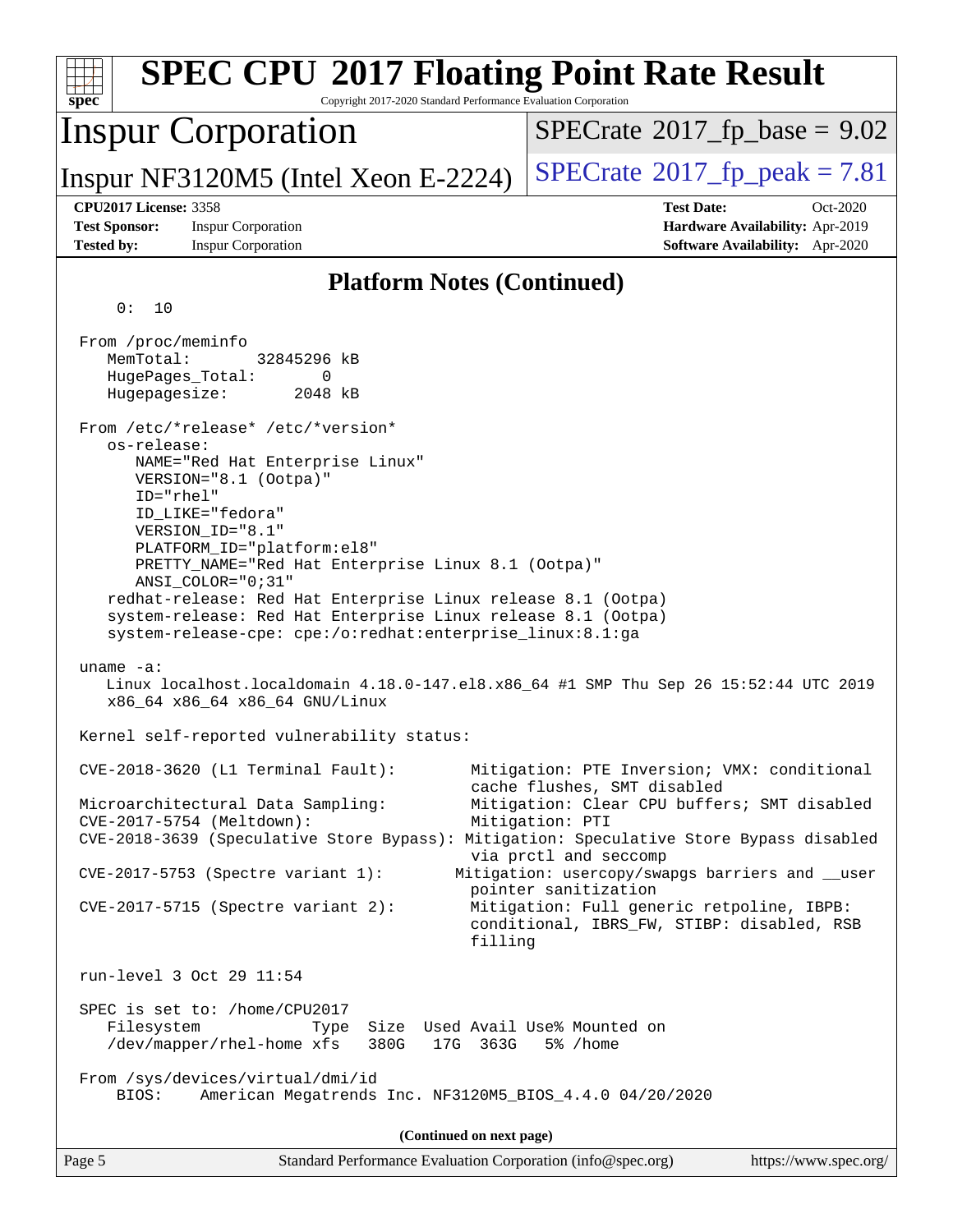| <b>SPEC CPU®2017 Floating Point Rate Result</b><br>spec<br>Copyright 2017-2020 Standard Performance Evaluation Corporation                                                                                                                                                                                                                                                                                                                      |                                                                                                            |  |  |  |  |
|-------------------------------------------------------------------------------------------------------------------------------------------------------------------------------------------------------------------------------------------------------------------------------------------------------------------------------------------------------------------------------------------------------------------------------------------------|------------------------------------------------------------------------------------------------------------|--|--|--|--|
| <b>Inspur Corporation</b>                                                                                                                                                                                                                                                                                                                                                                                                                       | $SPECrate^{\circ}2017$ _fp_base = 9.02                                                                     |  |  |  |  |
| Inspur NF3120M5 (Intel Xeon E-2224)                                                                                                                                                                                                                                                                                                                                                                                                             | $SPECTate$ <sup>®</sup> 2017_fp_peak = 7.81                                                                |  |  |  |  |
| <b>CPU2017 License: 3358</b><br><b>Test Sponsor:</b><br><b>Inspur Corporation</b><br><b>Tested by:</b><br><b>Inspur Corporation</b>                                                                                                                                                                                                                                                                                                             | <b>Test Date:</b><br>Oct-2020<br>Hardware Availability: Apr-2019<br><b>Software Availability:</b> Apr-2020 |  |  |  |  |
| <b>Platform Notes (Continued)</b>                                                                                                                                                                                                                                                                                                                                                                                                               |                                                                                                            |  |  |  |  |
| Vendor: Inspur<br>Product: NF3120M5<br>Product Family: Server<br>Serial:<br>220910775                                                                                                                                                                                                                                                                                                                                                           |                                                                                                            |  |  |  |  |
| Additional information from dmidecode follows. WARNING: Use caution when you interpret<br>this section. The 'dmidecode' program reads system data which is "intended to allow<br>hardware to be accurately determined", but the intent may not be met, as there are<br>frequent changes to hardware, firmware, and the "DMTF SMBIOS" standard.<br>Memory:<br>3x Not Specified Not Specified<br>1x Samsung M391A4G43AB1-CVF 32767 MB 2 rank 2933 |                                                                                                            |  |  |  |  |
| (End of data from sysinfo program)<br>This system support 4 DIMMs.<br>1 DIMM slots installed with 32 GB DIMM for this run,<br>and running at 2400 due to CPU limitation.                                                                                                                                                                                                                                                                        |                                                                                                            |  |  |  |  |
| <b>Compiler Version Notes</b>                                                                                                                                                                                                                                                                                                                                                                                                                   |                                                                                                            |  |  |  |  |
| ====================<br>519.1bm_r(base, peak) 538.imagick_r(base, peak)<br>C<br>544.nab_r(base, peak)                                                                                                                                                                                                                                                                                                                                           |                                                                                                            |  |  |  |  |
| Intel(R) C Compiler for applications running on Intel(R) 64, Version 2021.1<br>NextGen Build 20200304<br>Copyright (C) 1985-2020 Intel Corporation. All rights reserved.                                                                                                                                                                                                                                                                        |                                                                                                            |  |  |  |  |
| 508.namd_r(base, peak) 510.parest_r(base, peak)<br>$C++$<br>Intel(R) $C++$ Compiler for applications running on Intel(R) 64, Version 2021.1                                                                                                                                                                                                                                                                                                     |                                                                                                            |  |  |  |  |
| NextGen Build 20200304<br>Copyright (C) 1985-2020 Intel Corporation. All rights reserved.                                                                                                                                                                                                                                                                                                                                                       |                                                                                                            |  |  |  |  |
| $C++$ , C $\qquad$   511.povray_r(base) 526.blender_r(base, peak)<br>-------------------                                                                                                                                                                                                                                                                                                                                                        |                                                                                                            |  |  |  |  |
| Intel(R) $C++$ Compiler for applications running on Intel(R) 64, Version 2021.1<br>NextGen Build 20200304<br>Copyright (C) 1985-2020 Intel Corporation. All rights reserved.<br>Intel(R) C Compiler for applications running on $Intel(R) 64$ , Version 2021.1<br>NextGen Build 20200304<br>Copyright (C) 1985-2020 Intel Corporation. All rights reserved.                                                                                     |                                                                                                            |  |  |  |  |
| (Continued on next page)                                                                                                                                                                                                                                                                                                                                                                                                                        |                                                                                                            |  |  |  |  |
| Standard Performance Evaluation Corporation (info@spec.org)<br>Page 6                                                                                                                                                                                                                                                                                                                                                                           | https://www.spec.org/                                                                                      |  |  |  |  |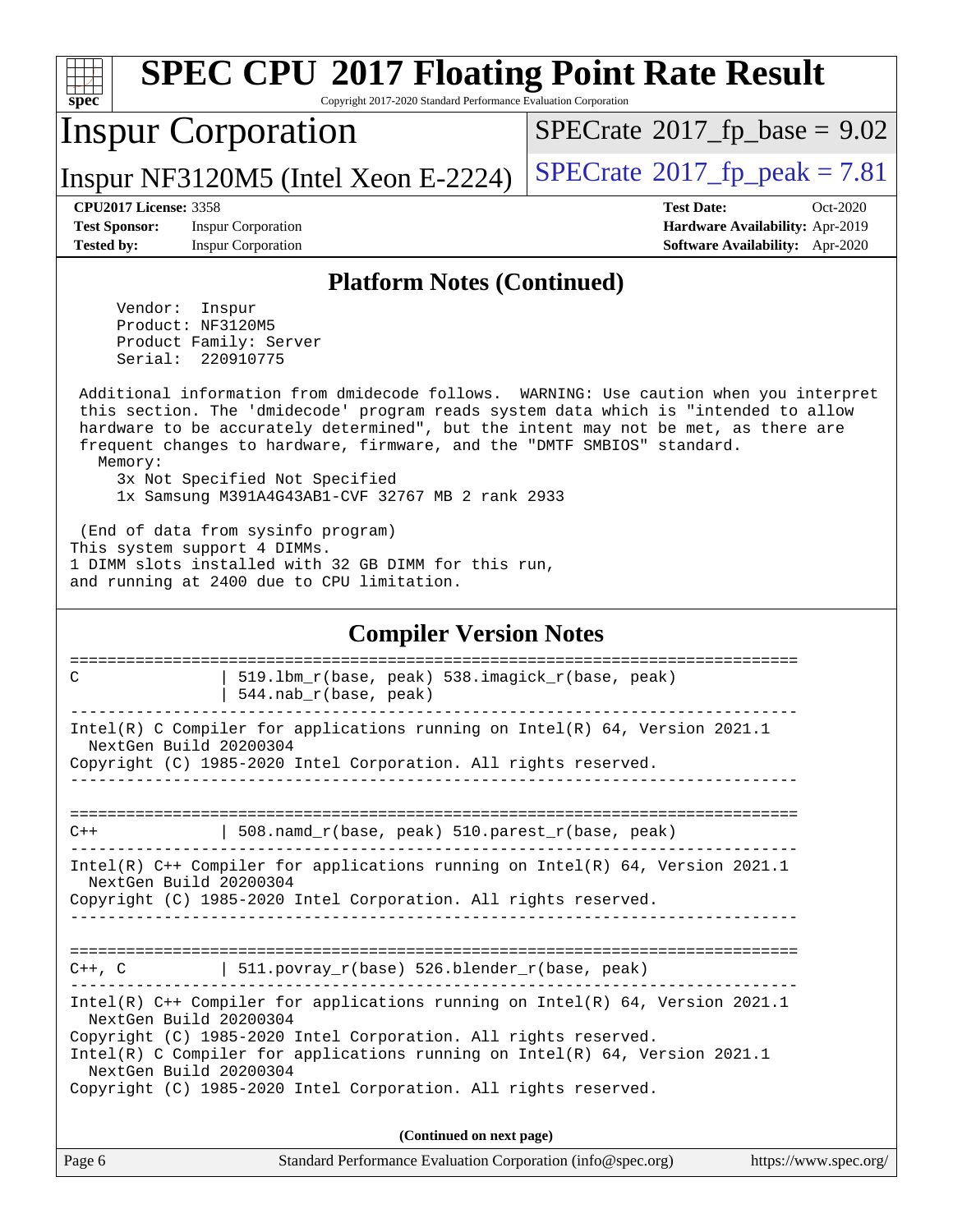| <b>SPEC CPU®2017 Floating Point Rate Result</b><br>Copyright 2017-2020 Standard Performance Evaluation Corporation<br>$spec^*$                                                                                                                                                                                                                                                                                                                                                                                                                          |                                                                                                            |  |  |  |  |  |
|---------------------------------------------------------------------------------------------------------------------------------------------------------------------------------------------------------------------------------------------------------------------------------------------------------------------------------------------------------------------------------------------------------------------------------------------------------------------------------------------------------------------------------------------------------|------------------------------------------------------------------------------------------------------------|--|--|--|--|--|
| <b>Inspur Corporation</b>                                                                                                                                                                                                                                                                                                                                                                                                                                                                                                                               | $SPECTate@2017_fp\_base = 9.02$                                                                            |  |  |  |  |  |
| Inspur NF3120M5 (Intel Xeon E-2224)                                                                                                                                                                                                                                                                                                                                                                                                                                                                                                                     | $SPECTate@2017fr peak = 7.81$                                                                              |  |  |  |  |  |
| <b>CPU2017 License: 3358</b><br><b>Test Sponsor:</b><br><b>Inspur Corporation</b><br><b>Tested by:</b><br><b>Inspur Corporation</b>                                                                                                                                                                                                                                                                                                                                                                                                                     | <b>Test Date:</b><br>Oct-2020<br>Hardware Availability: Apr-2019<br><b>Software Availability:</b> Apr-2020 |  |  |  |  |  |
| <b>Compiler Version Notes (Continued)</b>                                                                                                                                                                                                                                                                                                                                                                                                                                                                                                               |                                                                                                            |  |  |  |  |  |
| ==================================                                                                                                                                                                                                                                                                                                                                                                                                                                                                                                                      |                                                                                                            |  |  |  |  |  |
| $\vert$ 511.povray_r(peak)<br>$C++$ , $C$                                                                                                                                                                                                                                                                                                                                                                                                                                                                                                               |                                                                                                            |  |  |  |  |  |
| Intel(R) C++ Intel(R) 64 Compiler for applications running on Intel(R) 64,<br>Version 19.1.1.217 Build 20200306<br>Copyright (C) 1985-2020 Intel Corporation. All rights reserved.<br>Intel(R) C Intel(R) 64 Compiler for applications running on Intel(R) 64,<br>Version 19.1.1.217 Build 20200306<br>Copyright (C) 1985-2020 Intel Corporation. All rights reserved.                                                                                                                                                                                  |                                                                                                            |  |  |  |  |  |
| 511.povray_r(base) 526.blender_r(base, peak)<br>$C++$ , $C$                                                                                                                                                                                                                                                                                                                                                                                                                                                                                             |                                                                                                            |  |  |  |  |  |
| Intel(R) C++ Compiler for applications running on Intel(R) 64, Version 2021.1<br>NextGen Build 20200304<br>Copyright (C) 1985-2020 Intel Corporation. All rights reserved.<br>Intel(R) C Compiler for applications running on Intel(R) 64, Version 2021.1<br>NextGen Build 20200304<br>Copyright (C) 1985-2020 Intel Corporation. All rights reserved.                                                                                                                                                                                                  |                                                                                                            |  |  |  |  |  |
| 511.povray_r(peak)<br>$C++$ , $C$                                                                                                                                                                                                                                                                                                                                                                                                                                                                                                                       |                                                                                                            |  |  |  |  |  |
| Intel(R) $C++$ Intel(R) 64 Compiler for applications running on Intel(R) 64,<br>Version 19.1.1.217 Build 20200306<br>Copyright (C) 1985-2020 Intel Corporation. All rights reserved.<br>Intel(R) C Intel(R) 64 Compiler for applications running on Intel(R) 64,<br>Version 19.1.1.217 Build 20200306<br>Copyright (C) 1985-2020 Intel Corporation. All rights reserved.                                                                                                                                                                                |                                                                                                            |  |  |  |  |  |
| C++, C, Fortran   507.cactuBSSN_r(base, peak)                                                                                                                                                                                                                                                                                                                                                                                                                                                                                                           |                                                                                                            |  |  |  |  |  |
| Intel(R) $C++$ Compiler for applications running on Intel(R) 64, Version 2021.1<br>NextGen Build 20200304<br>Copyright (C) 1985-2020 Intel Corporation. All rights reserved.<br>Intel(R) C Compiler for applications running on Intel(R) $64$ , Version 2021.1<br>NextGen Build 20200304<br>Copyright (C) 1985-2020 Intel Corporation. All rights reserved.<br>$Intel(R)$ Fortran Intel(R) 64 Compiler for applications running on Intel(R)<br>64, Version 19.1.1.217 Build 20200306<br>Copyright (C) 1985-2020 Intel Corporation. All rights reserved. |                                                                                                            |  |  |  |  |  |
| (Continued on next page)                                                                                                                                                                                                                                                                                                                                                                                                                                                                                                                                |                                                                                                            |  |  |  |  |  |
| Page 7<br>Standard Performance Evaluation Corporation (info@spec.org)                                                                                                                                                                                                                                                                                                                                                                                                                                                                                   | https://www.spec.org/                                                                                      |  |  |  |  |  |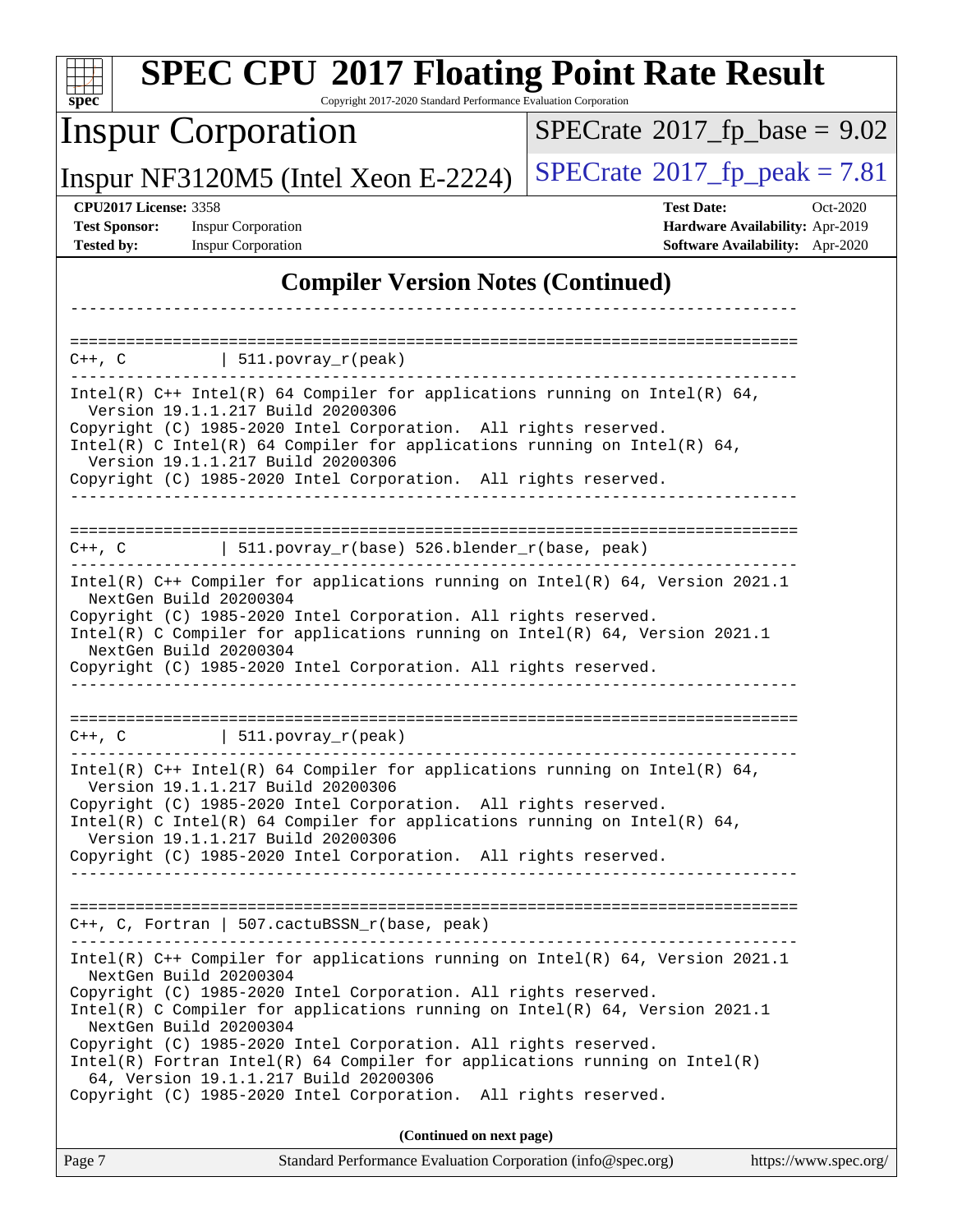| <b>SPEC CPU®2017 Floating Point Rate Result</b><br>Copyright 2017-2020 Standard Performance Evaluation Corporation<br>$spec^*$                                                                                                                                             |                                        |  |  |  |  |
|----------------------------------------------------------------------------------------------------------------------------------------------------------------------------------------------------------------------------------------------------------------------------|----------------------------------------|--|--|--|--|
| <b>Inspur Corporation</b>                                                                                                                                                                                                                                                  | $SPECrate^{\circ}2017$ _fp_base = 9.02 |  |  |  |  |
| Inspur NF3120M5 (Intel Xeon E-2224)                                                                                                                                                                                                                                        | $SPECrate@2017_fp\_peak = 7.81$        |  |  |  |  |
| <b>CPU2017 License: 3358</b><br>Oct-2020<br><b>Test Date:</b><br><b>Test Sponsor:</b><br><b>Inspur Corporation</b><br>Hardware Availability: Apr-2019<br><b>Inspur Corporation</b><br>Software Availability: Apr-2020<br><b>Tested by:</b>                                 |                                        |  |  |  |  |
| <b>Compiler Version Notes (Continued)</b>                                                                                                                                                                                                                                  |                                        |  |  |  |  |
|                                                                                                                                                                                                                                                                            |                                        |  |  |  |  |
| $503.bwaves_r(base, peak)$ 549.fotonik3d_r(base, peak)<br>Fortran<br>554.roms_r(base, peak)                                                                                                                                                                                |                                        |  |  |  |  |
| $Intel(R)$ Fortran Intel(R) 64 Compiler for applications running on Intel(R)<br>64, Version 19.1.1.217 Build 20200306<br>Copyright (C) 1985-2020 Intel Corporation. All rights reserved.                                                                                   |                                        |  |  |  |  |
| 521.wrf_r(base) 527.cam4_r(base, peak)<br>Fortran, C                                                                                                                                                                                                                       |                                        |  |  |  |  |
| $Intel(R)$ Fortran Intel(R) 64 Compiler for applications running on Intel(R)<br>64, Version 19.1.1.217 Build 20200306                                                                                                                                                      |                                        |  |  |  |  |
| Copyright (C) 1985-2020 Intel Corporation. All rights reserved.<br>Intel(R) C Compiler for applications running on Intel(R) 64, Version 2021.1<br>NextGen Build 20200304<br>Copyright (C) 1985-2020 Intel Corporation. All rights reserved.                                |                                        |  |  |  |  |
| $\vert$ 521.wrf_r(peak)<br>Fortran, C                                                                                                                                                                                                                                      |                                        |  |  |  |  |
| Intel(R) Fortran Intel(R) 64 Compiler for applications running on Intel(R)<br>64, Version 19.1.1.217 Build 20200306                                                                                                                                                        |                                        |  |  |  |  |
| Copyright (C) 1985-2020 Intel Corporation. All rights reserved.<br>Intel(R) C Intel(R) 64 Compiler for applications running on Intel(R) 64,<br>Version 19.1.1.217 Build 20200306                                                                                           |                                        |  |  |  |  |
| Copyright (C) 1985-2020 Intel Corporation. All rights reserved.                                                                                                                                                                                                            |                                        |  |  |  |  |
| Fortran, C   521.wrf_r(base) $527.cam4_r(base, peak)$                                                                                                                                                                                                                      |                                        |  |  |  |  |
| $Intel(R)$ Fortran Intel(R) 64 Compiler for applications running on Intel(R)<br>64, Version 19.1.1.217 Build 20200306<br>Copyright (C) 1985-2020 Intel Corporation. All rights reserved.<br>Intel(R) C Compiler for applications running on $Intel(R) 64$ , Version 2021.1 |                                        |  |  |  |  |
| NextGen Build 20200304<br>Copyright (C) 1985-2020 Intel Corporation. All rights reserved.                                                                                                                                                                                  |                                        |  |  |  |  |
| Fortran, $C$   521.wrf_r(peak)                                                                                                                                                                                                                                             |                                        |  |  |  |  |
| (Continued on next page)                                                                                                                                                                                                                                                   |                                        |  |  |  |  |
| Page 8<br>Standard Performance Evaluation Corporation (info@spec.org)                                                                                                                                                                                                      | https://www.spec.org/                  |  |  |  |  |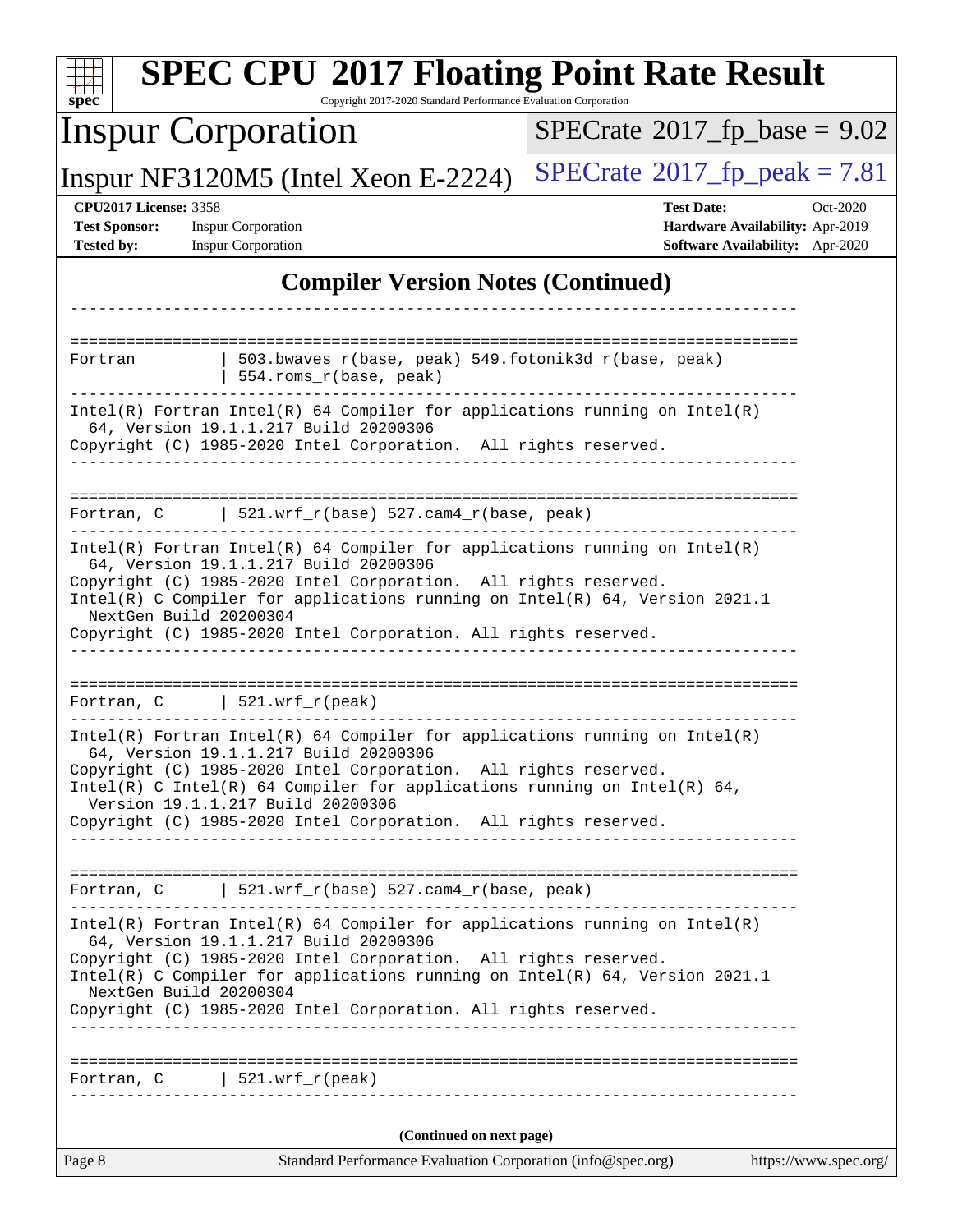

## **[SPEC CPU](http://www.spec.org/auto/cpu2017/Docs/result-fields.html#SPECCPU2017FloatingPointRateResult)[2017 Floating Point Rate Result](http://www.spec.org/auto/cpu2017/Docs/result-fields.html#SPECCPU2017FloatingPointRateResult)**

Copyright 2017-2020 Standard Performance Evaluation Corporation

### Inspur Corporation

 $SPECrate$ <sup>®</sup>[2017\\_fp\\_base =](http://www.spec.org/auto/cpu2017/Docs/result-fields.html#SPECrate2017fpbase) 9.02

Inspur NF3120M5 (Intel Xeon E-2224)  $\vert$  [SPECrate](http://www.spec.org/auto/cpu2017/Docs/result-fields.html#SPECrate2017fppeak)<sup>®</sup>[2017\\_fp\\_peak = 7](http://www.spec.org/auto/cpu2017/Docs/result-fields.html#SPECrate2017fppeak).81

**[Test Sponsor:](http://www.spec.org/auto/cpu2017/Docs/result-fields.html#TestSponsor)** Inspur Corporation **[Hardware Availability:](http://www.spec.org/auto/cpu2017/Docs/result-fields.html#HardwareAvailability)** Apr-2019

**[CPU2017 License:](http://www.spec.org/auto/cpu2017/Docs/result-fields.html#CPU2017License)** 3358 **[Test Date:](http://www.spec.org/auto/cpu2017/Docs/result-fields.html#TestDate)** Oct-2020 **[Tested by:](http://www.spec.org/auto/cpu2017/Docs/result-fields.html#Testedby)** Inspur Corporation **[Software Availability:](http://www.spec.org/auto/cpu2017/Docs/result-fields.html#SoftwareAvailability)** Apr-2020

#### **[Compiler Version Notes \(Continued\)](http://www.spec.org/auto/cpu2017/Docs/result-fields.html#CompilerVersionNotes)**

Intel(R) Fortran Intel(R)  $64$  Compiler for applications running on Intel(R) 64, Version 19.1.1.217 Build 20200306 Copyright (C) 1985-2020 Intel Corporation. All rights reserved. Intel(R) C Intel(R) 64 Compiler for applications running on Intel(R) 64, Version 19.1.1.217 Build 20200306 Copyright (C) 1985-2020 Intel Corporation. All rights reserved. ------------------------------------------------------------------------------

#### **[Base Compiler Invocation](http://www.spec.org/auto/cpu2017/Docs/result-fields.html#BaseCompilerInvocation)**

[C benchmarks](http://www.spec.org/auto/cpu2017/Docs/result-fields.html#Cbenchmarks):

[icc](http://www.spec.org/cpu2017/results/res2020q4/cpu2017-20201109-24379.flags.html#user_CCbase_intel_icc_66fc1ee009f7361af1fbd72ca7dcefbb700085f36577c54f309893dd4ec40d12360134090235512931783d35fd58c0460139e722d5067c5574d8eaf2b3e37e92)

[C++ benchmarks:](http://www.spec.org/auto/cpu2017/Docs/result-fields.html#CXXbenchmarks) [icpc](http://www.spec.org/cpu2017/results/res2020q4/cpu2017-20201109-24379.flags.html#user_CXXbase_intel_icpc_c510b6838c7f56d33e37e94d029a35b4a7bccf4766a728ee175e80a419847e808290a9b78be685c44ab727ea267ec2f070ec5dc83b407c0218cded6866a35d07)

[Fortran benchmarks](http://www.spec.org/auto/cpu2017/Docs/result-fields.html#Fortranbenchmarks): [ifort](http://www.spec.org/cpu2017/results/res2020q4/cpu2017-20201109-24379.flags.html#user_FCbase_intel_ifort_8111460550e3ca792625aed983ce982f94888b8b503583aa7ba2b8303487b4d8a21a13e7191a45c5fd58ff318f48f9492884d4413fa793fd88dd292cad7027ca)

[Benchmarks using both Fortran and C](http://www.spec.org/auto/cpu2017/Docs/result-fields.html#BenchmarksusingbothFortranandC): [ifort](http://www.spec.org/cpu2017/results/res2020q4/cpu2017-20201109-24379.flags.html#user_CC_FCbase_intel_ifort_8111460550e3ca792625aed983ce982f94888b8b503583aa7ba2b8303487b4d8a21a13e7191a45c5fd58ff318f48f9492884d4413fa793fd88dd292cad7027ca) [icc](http://www.spec.org/cpu2017/results/res2020q4/cpu2017-20201109-24379.flags.html#user_CC_FCbase_intel_icc_66fc1ee009f7361af1fbd72ca7dcefbb700085f36577c54f309893dd4ec40d12360134090235512931783d35fd58c0460139e722d5067c5574d8eaf2b3e37e92)

[Benchmarks using both C and C++](http://www.spec.org/auto/cpu2017/Docs/result-fields.html#BenchmarksusingbothCandCXX): [icpc](http://www.spec.org/cpu2017/results/res2020q4/cpu2017-20201109-24379.flags.html#user_CC_CXXbase_intel_icpc_c510b6838c7f56d33e37e94d029a35b4a7bccf4766a728ee175e80a419847e808290a9b78be685c44ab727ea267ec2f070ec5dc83b407c0218cded6866a35d07) [icc](http://www.spec.org/cpu2017/results/res2020q4/cpu2017-20201109-24379.flags.html#user_CC_CXXbase_intel_icc_66fc1ee009f7361af1fbd72ca7dcefbb700085f36577c54f309893dd4ec40d12360134090235512931783d35fd58c0460139e722d5067c5574d8eaf2b3e37e92)

[Benchmarks using Fortran, C, and C++:](http://www.spec.org/auto/cpu2017/Docs/result-fields.html#BenchmarksusingFortranCandCXX) [icpc](http://www.spec.org/cpu2017/results/res2020q4/cpu2017-20201109-24379.flags.html#user_CC_CXX_FCbase_intel_icpc_c510b6838c7f56d33e37e94d029a35b4a7bccf4766a728ee175e80a419847e808290a9b78be685c44ab727ea267ec2f070ec5dc83b407c0218cded6866a35d07) [icc](http://www.spec.org/cpu2017/results/res2020q4/cpu2017-20201109-24379.flags.html#user_CC_CXX_FCbase_intel_icc_66fc1ee009f7361af1fbd72ca7dcefbb700085f36577c54f309893dd4ec40d12360134090235512931783d35fd58c0460139e722d5067c5574d8eaf2b3e37e92) [ifort](http://www.spec.org/cpu2017/results/res2020q4/cpu2017-20201109-24379.flags.html#user_CC_CXX_FCbase_intel_ifort_8111460550e3ca792625aed983ce982f94888b8b503583aa7ba2b8303487b4d8a21a13e7191a45c5fd58ff318f48f9492884d4413fa793fd88dd292cad7027ca)

#### **[Base Portability Flags](http://www.spec.org/auto/cpu2017/Docs/result-fields.html#BasePortabilityFlags)**

 503.bwaves\_r: [-DSPEC\\_LP64](http://www.spec.org/cpu2017/results/res2020q4/cpu2017-20201109-24379.flags.html#suite_basePORTABILITY503_bwaves_r_DSPEC_LP64) 507.cactuBSSN\_r: [-DSPEC\\_LP64](http://www.spec.org/cpu2017/results/res2020q4/cpu2017-20201109-24379.flags.html#suite_basePORTABILITY507_cactuBSSN_r_DSPEC_LP64) 508.namd\_r: [-DSPEC\\_LP64](http://www.spec.org/cpu2017/results/res2020q4/cpu2017-20201109-24379.flags.html#suite_basePORTABILITY508_namd_r_DSPEC_LP64) 510.parest\_r: [-DSPEC\\_LP64](http://www.spec.org/cpu2017/results/res2020q4/cpu2017-20201109-24379.flags.html#suite_basePORTABILITY510_parest_r_DSPEC_LP64) 511.povray\_r: [-DSPEC\\_LP64](http://www.spec.org/cpu2017/results/res2020q4/cpu2017-20201109-24379.flags.html#suite_basePORTABILITY511_povray_r_DSPEC_LP64) 519.lbm\_r: [-DSPEC\\_LP64](http://www.spec.org/cpu2017/results/res2020q4/cpu2017-20201109-24379.flags.html#suite_basePORTABILITY519_lbm_r_DSPEC_LP64) 521.wrf\_r: [-DSPEC\\_LP64](http://www.spec.org/cpu2017/results/res2020q4/cpu2017-20201109-24379.flags.html#suite_basePORTABILITY521_wrf_r_DSPEC_LP64) [-DSPEC\\_CASE\\_FLAG](http://www.spec.org/cpu2017/results/res2020q4/cpu2017-20201109-24379.flags.html#b521.wrf_r_baseCPORTABILITY_DSPEC_CASE_FLAG) [-convert big\\_endian](http://www.spec.org/cpu2017/results/res2020q4/cpu2017-20201109-24379.flags.html#user_baseFPORTABILITY521_wrf_r_convert_big_endian_c3194028bc08c63ac5d04de18c48ce6d347e4e562e8892b8bdbdc0214820426deb8554edfa529a3fb25a586e65a3d812c835984020483e7e73212c4d31a38223) 526.blender\_r: [-DSPEC\\_LP64](http://www.spec.org/cpu2017/results/res2020q4/cpu2017-20201109-24379.flags.html#suite_basePORTABILITY526_blender_r_DSPEC_LP64) [-DSPEC\\_LINUX](http://www.spec.org/cpu2017/results/res2020q4/cpu2017-20201109-24379.flags.html#b526.blender_r_baseCPORTABILITY_DSPEC_LINUX) [-funsigned-char](http://www.spec.org/cpu2017/results/res2020q4/cpu2017-20201109-24379.flags.html#user_baseCPORTABILITY526_blender_r_force_uchar_40c60f00ab013830e2dd6774aeded3ff59883ba5a1fc5fc14077f794d777847726e2a5858cbc7672e36e1b067e7e5c1d9a74f7176df07886a243d7cc18edfe67) 527.cam4\_r: [-DSPEC\\_LP64](http://www.spec.org/cpu2017/results/res2020q4/cpu2017-20201109-24379.flags.html#suite_basePORTABILITY527_cam4_r_DSPEC_LP64) [-DSPEC\\_CASE\\_FLAG](http://www.spec.org/cpu2017/results/res2020q4/cpu2017-20201109-24379.flags.html#b527.cam4_r_baseCPORTABILITY_DSPEC_CASE_FLAG) 538.imagick\_r: [-DSPEC\\_LP64](http://www.spec.org/cpu2017/results/res2020q4/cpu2017-20201109-24379.flags.html#suite_basePORTABILITY538_imagick_r_DSPEC_LP64) 544.nab\_r: [-DSPEC\\_LP64](http://www.spec.org/cpu2017/results/res2020q4/cpu2017-20201109-24379.flags.html#suite_basePORTABILITY544_nab_r_DSPEC_LP64) 549.fotonik3d\_r: [-DSPEC\\_LP64](http://www.spec.org/cpu2017/results/res2020q4/cpu2017-20201109-24379.flags.html#suite_basePORTABILITY549_fotonik3d_r_DSPEC_LP64) 554.roms\_r: [-DSPEC\\_LP64](http://www.spec.org/cpu2017/results/res2020q4/cpu2017-20201109-24379.flags.html#suite_basePORTABILITY554_roms_r_DSPEC_LP64)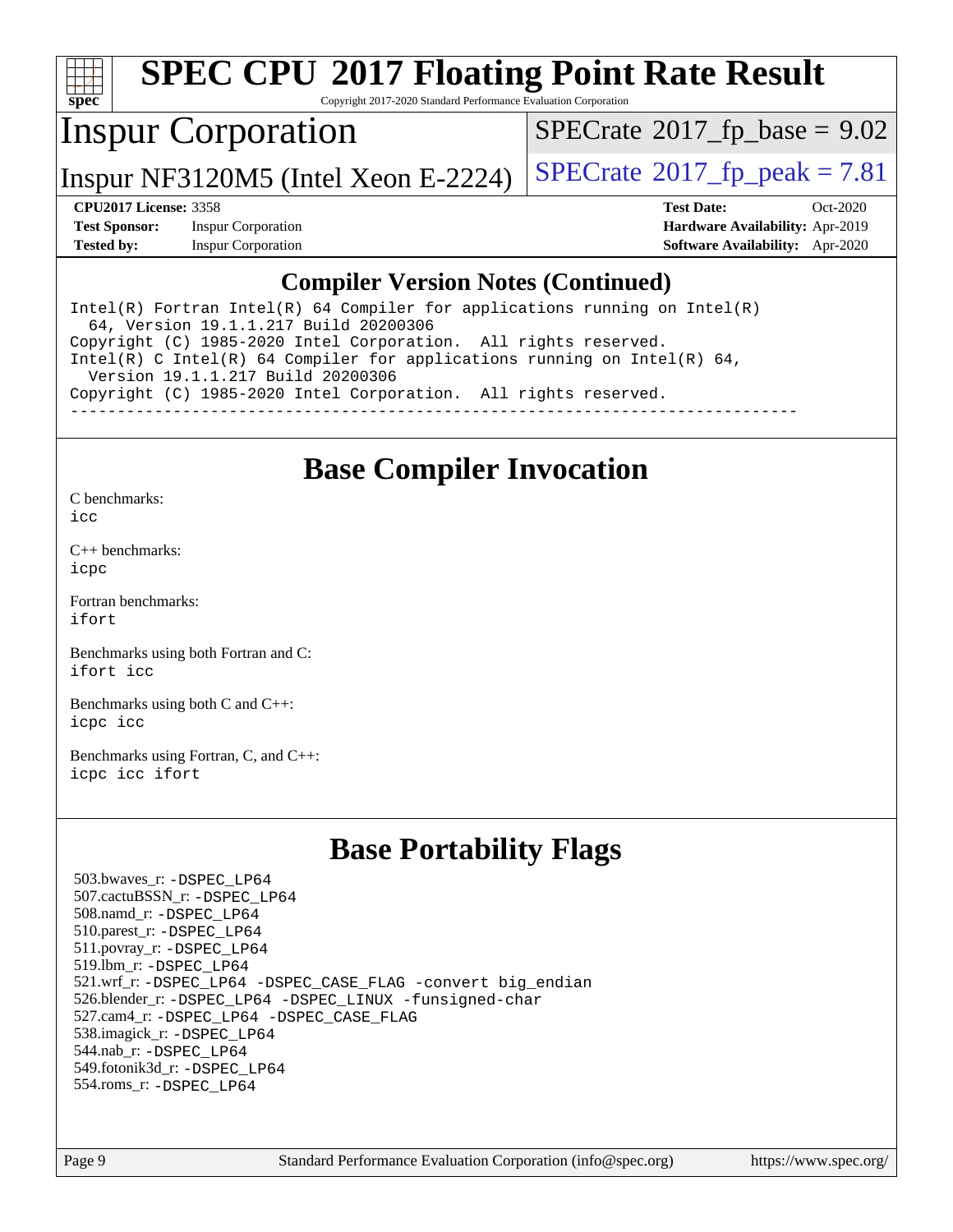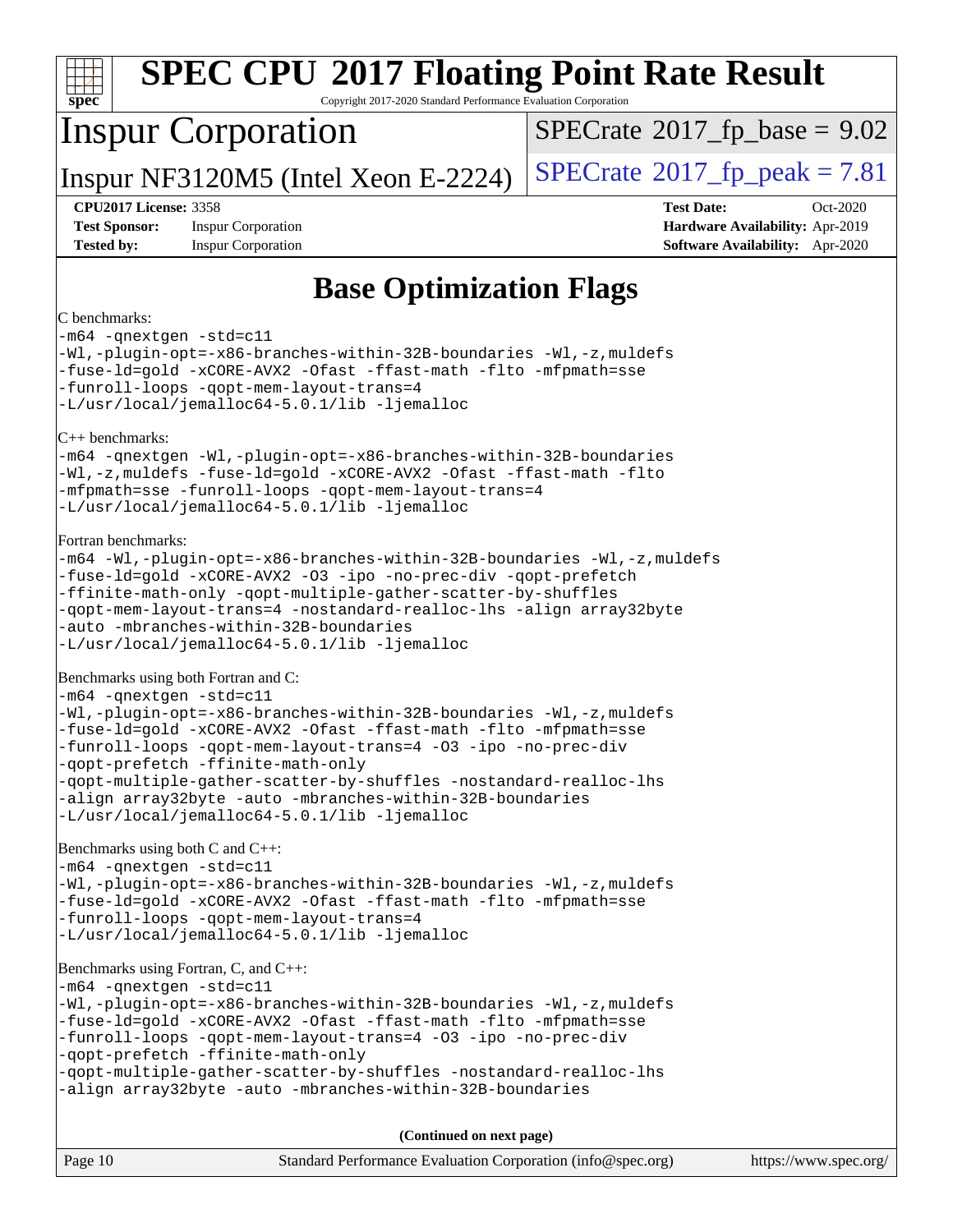![](_page_10_Picture_0.jpeg)

# **[SPEC CPU](http://www.spec.org/auto/cpu2017/Docs/result-fields.html#SPECCPU2017FloatingPointRateResult)[2017 Floating Point Rate Result](http://www.spec.org/auto/cpu2017/Docs/result-fields.html#SPECCPU2017FloatingPointRateResult)**

Copyright 2017-2020 Standard Performance Evaluation Corporation

### Inspur Corporation

 $SPECrate$ <sup>®</sup>[2017\\_fp\\_base =](http://www.spec.org/auto/cpu2017/Docs/result-fields.html#SPECrate2017fpbase) 9.02

Inspur NF3120M5 (Intel Xeon E-2224)  $\vert$  [SPECrate](http://www.spec.org/auto/cpu2017/Docs/result-fields.html#SPECrate2017fppeak)<sup>®</sup>[2017\\_fp\\_peak = 7](http://www.spec.org/auto/cpu2017/Docs/result-fields.html#SPECrate2017fppeak).81

**[Test Sponsor:](http://www.spec.org/auto/cpu2017/Docs/result-fields.html#TestSponsor)** Inspur Corporation **[Hardware Availability:](http://www.spec.org/auto/cpu2017/Docs/result-fields.html#HardwareAvailability)** Apr-2019 **[Tested by:](http://www.spec.org/auto/cpu2017/Docs/result-fields.html#Testedby)** Inspur Corporation **[Software Availability:](http://www.spec.org/auto/cpu2017/Docs/result-fields.html#SoftwareAvailability)** Apr-2020

**[CPU2017 License:](http://www.spec.org/auto/cpu2017/Docs/result-fields.html#CPU2017License)** 3358 **[Test Date:](http://www.spec.org/auto/cpu2017/Docs/result-fields.html#TestDate)** Oct-2020

## **[Base Optimization Flags \(Continued\)](http://www.spec.org/auto/cpu2017/Docs/result-fields.html#BaseOptimizationFlags)**

[Benchmarks using Fortran, C, and C++](http://www.spec.org/auto/cpu2017/Docs/result-fields.html#BenchmarksusingFortranCandCXX) (continued):

[-L/usr/local/jemalloc64-5.0.1/lib](http://www.spec.org/cpu2017/results/res2020q4/cpu2017-20201109-24379.flags.html#user_CC_CXX_FCbase_jemalloc_link_path64_1_cc289568b1a6c0fd3b62c91b824c27fcb5af5e8098e6ad028160d21144ef1b8aef3170d2acf0bee98a8da324cfe4f67d0a3d0c4cc4673d993d694dc2a0df248b) [-ljemalloc](http://www.spec.org/cpu2017/results/res2020q4/cpu2017-20201109-24379.flags.html#user_CC_CXX_FCbase_jemalloc_link_lib_d1249b907c500fa1c0672f44f562e3d0f79738ae9e3c4a9c376d49f265a04b9c99b167ecedbf6711b3085be911c67ff61f150a17b3472be731631ba4d0471706)

#### **[Peak Compiler Invocation](http://www.spec.org/auto/cpu2017/Docs/result-fields.html#PeakCompilerInvocation)**

| C benchmarks: |  |
|---------------|--|
| icc           |  |

[C++ benchmarks:](http://www.spec.org/auto/cpu2017/Docs/result-fields.html#CXXbenchmarks) [icpc](http://www.spec.org/cpu2017/results/res2020q4/cpu2017-20201109-24379.flags.html#user_CXXpeak_intel_icpc_c510b6838c7f56d33e37e94d029a35b4a7bccf4766a728ee175e80a419847e808290a9b78be685c44ab727ea267ec2f070ec5dc83b407c0218cded6866a35d07)

[Fortran benchmarks](http://www.spec.org/auto/cpu2017/Docs/result-fields.html#Fortranbenchmarks): [ifort](http://www.spec.org/cpu2017/results/res2020q4/cpu2017-20201109-24379.flags.html#user_FCpeak_intel_ifort_8111460550e3ca792625aed983ce982f94888b8b503583aa7ba2b8303487b4d8a21a13e7191a45c5fd58ff318f48f9492884d4413fa793fd88dd292cad7027ca)

[Benchmarks using both Fortran and C](http://www.spec.org/auto/cpu2017/Docs/result-fields.html#BenchmarksusingbothFortranandC): [ifort](http://www.spec.org/cpu2017/results/res2020q4/cpu2017-20201109-24379.flags.html#user_CC_FCpeak_intel_ifort_8111460550e3ca792625aed983ce982f94888b8b503583aa7ba2b8303487b4d8a21a13e7191a45c5fd58ff318f48f9492884d4413fa793fd88dd292cad7027ca) [icc](http://www.spec.org/cpu2017/results/res2020q4/cpu2017-20201109-24379.flags.html#user_CC_FCpeak_intel_icc_66fc1ee009f7361af1fbd72ca7dcefbb700085f36577c54f309893dd4ec40d12360134090235512931783d35fd58c0460139e722d5067c5574d8eaf2b3e37e92)

[Benchmarks using both C and C++](http://www.spec.org/auto/cpu2017/Docs/result-fields.html#BenchmarksusingbothCandCXX): [icpc](http://www.spec.org/cpu2017/results/res2020q4/cpu2017-20201109-24379.flags.html#user_CC_CXXpeak_intel_icpc_c510b6838c7f56d33e37e94d029a35b4a7bccf4766a728ee175e80a419847e808290a9b78be685c44ab727ea267ec2f070ec5dc83b407c0218cded6866a35d07) [icc](http://www.spec.org/cpu2017/results/res2020q4/cpu2017-20201109-24379.flags.html#user_CC_CXXpeak_intel_icc_66fc1ee009f7361af1fbd72ca7dcefbb700085f36577c54f309893dd4ec40d12360134090235512931783d35fd58c0460139e722d5067c5574d8eaf2b3e37e92)

[Benchmarks using Fortran, C, and C++:](http://www.spec.org/auto/cpu2017/Docs/result-fields.html#BenchmarksusingFortranCandCXX) [icpc](http://www.spec.org/cpu2017/results/res2020q4/cpu2017-20201109-24379.flags.html#user_CC_CXX_FCpeak_intel_icpc_c510b6838c7f56d33e37e94d029a35b4a7bccf4766a728ee175e80a419847e808290a9b78be685c44ab727ea267ec2f070ec5dc83b407c0218cded6866a35d07) [icc](http://www.spec.org/cpu2017/results/res2020q4/cpu2017-20201109-24379.flags.html#user_CC_CXX_FCpeak_intel_icc_66fc1ee009f7361af1fbd72ca7dcefbb700085f36577c54f309893dd4ec40d12360134090235512931783d35fd58c0460139e722d5067c5574d8eaf2b3e37e92) [ifort](http://www.spec.org/cpu2017/results/res2020q4/cpu2017-20201109-24379.flags.html#user_CC_CXX_FCpeak_intel_ifort_8111460550e3ca792625aed983ce982f94888b8b503583aa7ba2b8303487b4d8a21a13e7191a45c5fd58ff318f48f9492884d4413fa793fd88dd292cad7027ca)

#### **[Peak Portability Flags](http://www.spec.org/auto/cpu2017/Docs/result-fields.html#PeakPortabilityFlags)**

Same as Base Portability Flags

## **[Peak Optimization Flags](http://www.spec.org/auto/cpu2017/Docs/result-fields.html#PeakOptimizationFlags)**

[C benchmarks](http://www.spec.org/auto/cpu2017/Docs/result-fields.html#Cbenchmarks):

519.lbm\_r: basepeak = yes

538.imagick\_r: basepeak = yes

 $544$ .nab\_r: basepeak = yes

[C++ benchmarks:](http://www.spec.org/auto/cpu2017/Docs/result-fields.html#CXXbenchmarks)

**(Continued on next page)**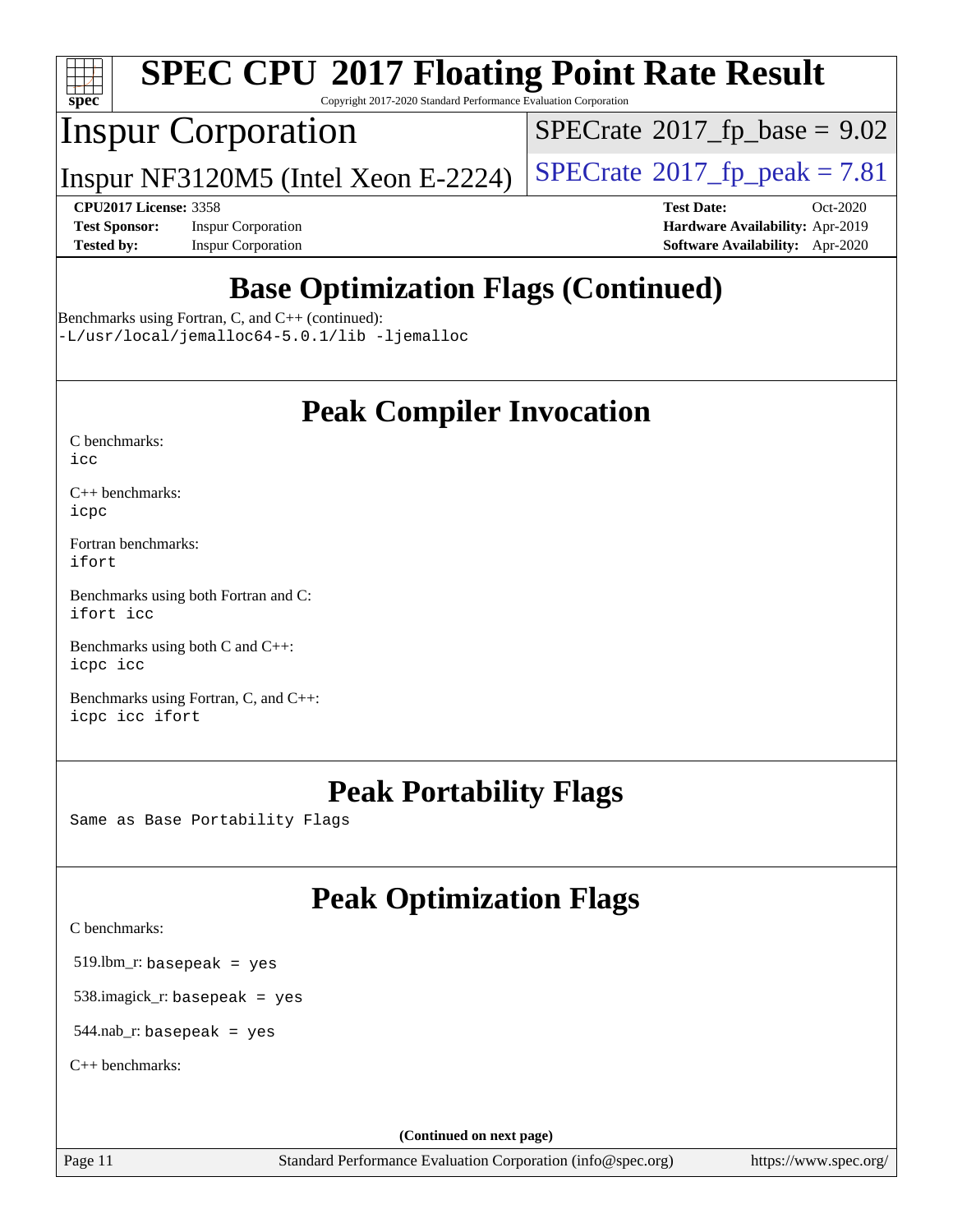![](_page_11_Picture_0.jpeg)